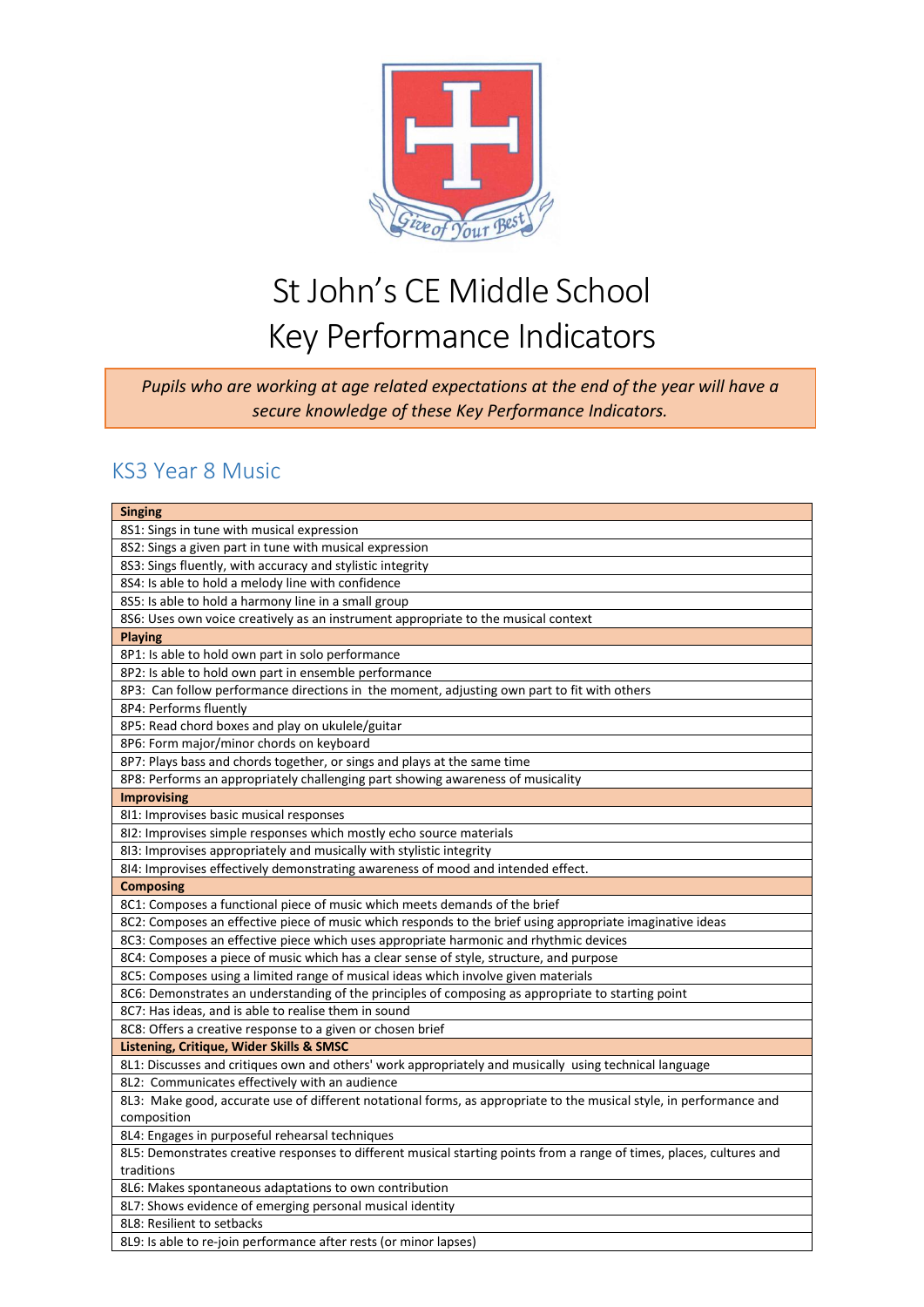

*Pupils who are working at age related expectations at the end of the year will have a secure knowledge of these Key Performance Indicators.*

### KS3 Year 7 Music

| <b>Singing</b>                                                                                                           |
|--------------------------------------------------------------------------------------------------------------------------|
| 7S1: Sings a melodic line more or less in tune, following contours of melody                                             |
| 7S2: Sings a melodic line in tune with some musical expression                                                           |
| 7S3: Sings with fluency                                                                                                  |
| 7S4: Is able to hold a melody line                                                                                       |
| 7S5: Is able to hold a harmony line in a big group                                                                       |
| 7S6: Uses own voice as an instrument appropriate to the musical context                                                  |
| <b>Playing</b>                                                                                                           |
| 7P1: Clap on/off beats, co-ordinate body percussion patterns                                                             |
| 7P2: Play basic parts in an ensemble accurately and in time                                                              |
| 7P3: Follows performance directions in the moment                                                                        |
| 7P4: Performs with evidence of increasing fluency                                                                        |
| 7P4: Read tab, play simple melodies accurately on ukulele                                                                |
| 7P6: Form the triads of C, F and G Major on keyboard                                                                     |
| 7P7: Play simple chords at correct time, changing with some fluency                                                      |
| 7P8: Plays a simple part showing awareness of musicality                                                                 |
| <b>Improvising</b>                                                                                                       |
| 711: Improvises basic musical responses using a limited range of given notes                                             |
| 712: Improvises using a limited range of given options                                                                   |
| 7I3: Improvises simple phrases which fit with the source material/ stimulus                                              |
| 711: Improvises basic musical responses using a limited range of given notes                                             |
| <b>Composing</b>                                                                                                         |
| 7C1: Create simple rhythmic patterns, melodies and accompaniments using a limited range of notes.                        |
| 7C2: Compose short phrases using given material.                                                                         |
| 7C3: Communicate ideas, thoughts and feelings through simple musical demonstration, language, movement and other         |
| art forms, giving simple justifications of reasons for responses                                                         |
| 7C4: Create music using simple given structures, including those with a varied reprise section.                          |
| Listening, Critique, Wider Skills & SMSC                                                                                 |
| 7L1: Responds positively to feedback. Discusses and critiques own music and that of others appropriately                 |
| 7L2: Demonstrates appropriate performer/ audience etiquette                                                              |
| 7L3: As appropriate use western staff notation, TAB and other notational forms to read, realise and record musical ideas |
| 7L4: Engages in purposeful practice                                                                                      |
| 7L5: Listen and evaluate a range of live and recorded music from different traditions, genres, styles and times,         |
| responding appropriately to the context.                                                                                 |
| 7L6: Deals with performance anxiety in an appropriate fashion                                                            |
| 7L7: Shows awareness that affective responses differ between individuals                                                 |
| 7L8: Doesn't give up on musical ideas too soon                                                                           |
| 7L9: Awareness of how own contribution (part) fits with those of other people                                            |
| 7L10: Prepared to take risks                                                                                             |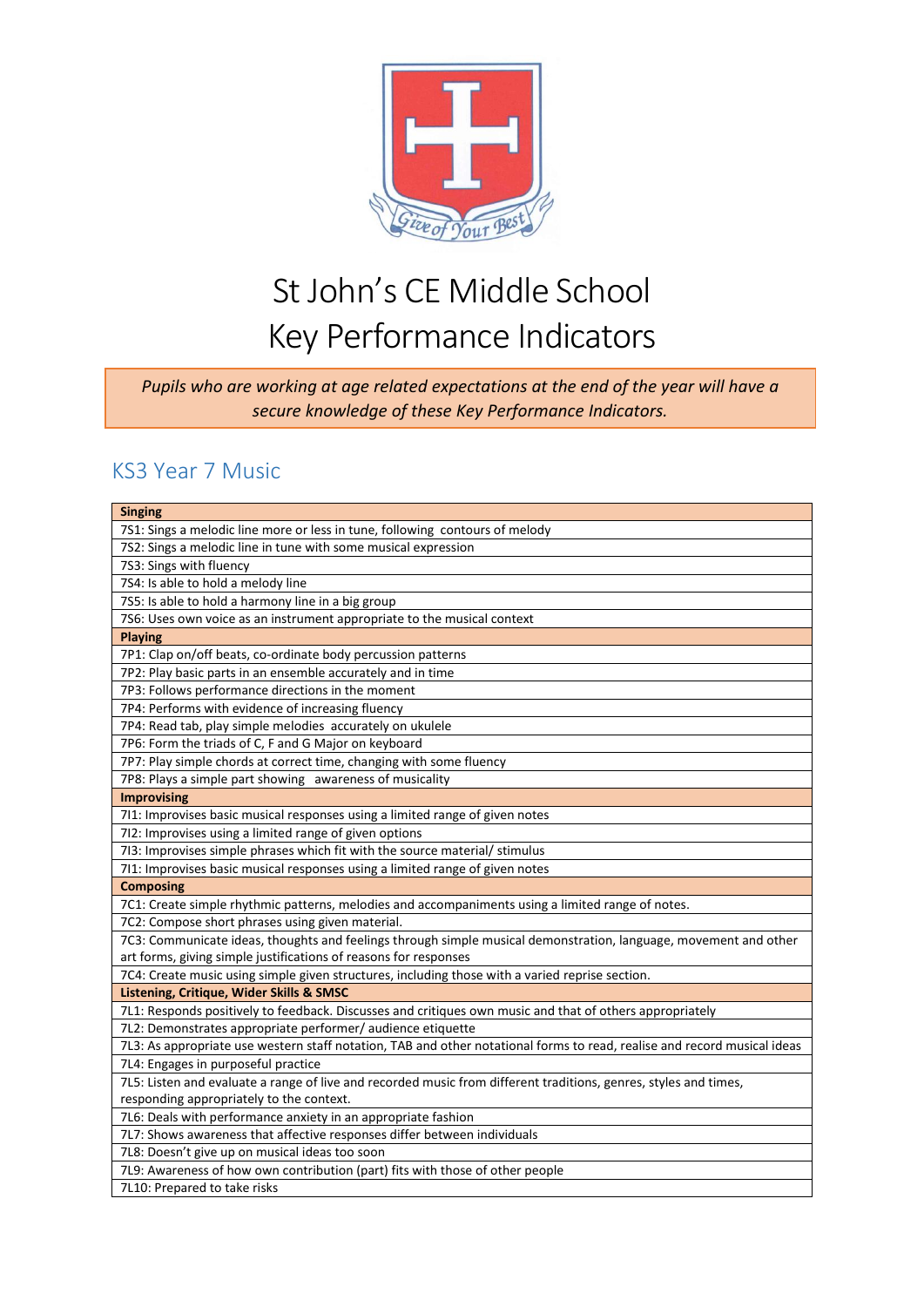

*Pupils who are working at age related expectations at the end of the year will have a secure knowledge of these Key Performance Indicators.*

#### KS3 Year 6 Music

| <b>Singing</b>                                                                                                                                                              |
|-----------------------------------------------------------------------------------------------------------------------------------------------------------------------------|
| 6S1: Sing in tune within an octave pitch range.                                                                                                                             |
| 6S2: Sing confidently and fluently in a range of different styles.                                                                                                          |
| 6S3: Sing within an appropriate vocal range with clear diction, accurate tuning, and appropriate tone.                                                                      |
| 6S4: Sing with good posture and breath control, and articulate why this is important                                                                                        |
| 6S5: Confidently maintain a line within a simple part-song.                                                                                                                 |
| 6S6: Experiment with the voice in creative ways, in order to achieve a desired effect.                                                                                      |
| <b>Playing</b>                                                                                                                                                              |
| 6P1: Play a range of musical parts confidently and fluently, maintaining an appropriate pulse.                                                                              |
| 6P2: Suggest, follow and lead performance directions as part of an ensemble, showing an awareness of other players.                                                         |
| 6P3: Demonstrate musical quality - e.g. clear starts, ends of pieces / phrases, technical accuracy etc. without prompting                                                   |
| 6P4: Confidently maintain an independent part within a small ensemble when playing (e.g. rhythm, ostinato, bassline,                                                        |
| part singing etc.)                                                                                                                                                          |
| 6P5: Experiment with voice, sounds, technology and instruments in creative ways, including exploring new techniques                                                         |
| in order to achieve a desired effect                                                                                                                                        |
| 6P6: Maintain a strong sense of pulse and recognise and self-correct when going out of time. Adjust own part to                                                             |
| maintain the sense of ensemble.                                                                                                                                             |
| 6P7: Demonstrate increasing confidence, expression, skill and level of musicality through taking different roles and                                                        |
| playing more extended parts in performance and rehearsal.                                                                                                                   |
| 6P8: Lead an independent part confidently in a group when singing or playing. (e.g. rhythm, ostinato, drone, simple part                                                    |
| singing, etc.)                                                                                                                                                              |
| <b>Composing &amp; Improvising</b>                                                                                                                                          |
| 6C1: Create, notate and develop/vary simple rhythmic patterns, melodies and accompaniments.                                                                                 |
| 6C2: Use voice, sounds, technology and instruments in creative ways in order to achieve desired effects.                                                                    |
| 6C3: Use a variety of musical devices, timbres, textures, techniques etc. with a sense of creative purpose when creating                                                    |
| and making music.                                                                                                                                                           |
| 6C4: Create music which demonstrates understanding of common musical structures and discuss the choices made.                                                               |
| Listening, Critique, Wider Skills & SMSC                                                                                                                                    |
| 6L1: Accept feedback and suggestions from others and apply them to improve own work                                                                                         |
| 6L2: Discuss and critique own and others' work appropriately, making use of specialist musical language where                                                               |
| appropriate                                                                                                                                                                 |
| 6L3: Listen and respond to a range of live and recorded music from different traditions, genres, styles and times,                                                          |
| responding appropriately to the context.                                                                                                                                    |
| 6L4: Share opinions about own and others' music, using specialist musical vocabulary as appropriate, and be willing to                                                      |
| justify these.                                                                                                                                                              |
| 6L5: Be perceptive to music and communicate personal thoughts and feelings effectively through                                                                              |
| discussion, movement, sound-based and other creative responses.                                                                                                             |
| 6L6: Critique own and others' work, offering specific comments and justifying these in relation to musical style, purpose                                                   |
| and context                                                                                                                                                                 |
| 6L7: As appropriate, follow basic shapes of music, and simple staff notation, through singing and playing short passages<br>of music accurately when working as a musician. |
|                                                                                                                                                                             |